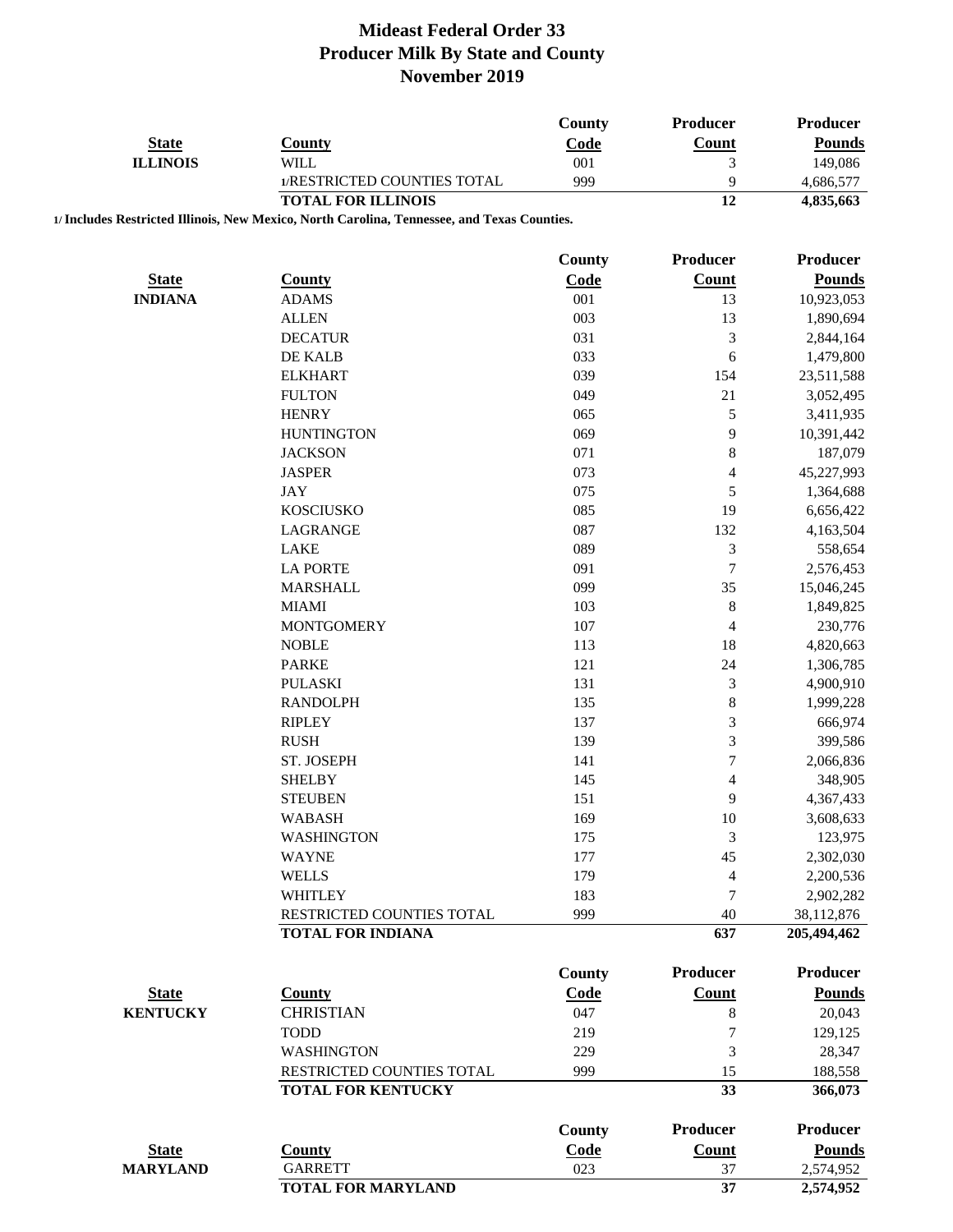|                 |                    | <b>County</b> | Producer                 | <b>Producer</b> |
|-----------------|--------------------|---------------|--------------------------|-----------------|
| <b>State</b>    | <b>County</b>      | Code          | Count                    | <b>Pounds</b>   |
| <b>MICHIGAN</b> | <b>ALCONA</b>      | 001           | 4                        | 126,290         |
|                 | <b>ALGER</b>       | 003           | 3                        | 154,191         |
|                 | <b>ALLEGAN</b>     | 005           | 41                       | 24,835,050      |
|                 | <b>ALPENA</b>      | 007           | 16                       | 1,129,481       |
|                 | <b>ARENAC</b>      | 011           | 16                       | 5,317,442       |
|                 | <b>BARRY</b>       | 015           | 20                       | 27,893,873      |
|                 | <b>BAY</b>         | 017           | $\mathfrak s$            | 390,960         |
|                 | <b>BERRIEN</b>     | 021           | 6                        | 1,996,960       |
|                 | <b>BRANCH</b>      | 023           | 11                       | 4,615,252       |
|                 | <b>CALHOUN</b>     | 025           | 18                       | 9,967,848       |
|                 | <b>CHARLEVOIX</b>  | 029           | $\overline{\mathcal{A}}$ | 558,448         |
|                 | <b>CHIPPEWA</b>    | 033           | 5                        | 276,361         |
|                 | <b>CLARE</b>       | 035           | 15                       | 3,553,680       |
|                 | <b>CLINTON</b>     | 037           | 38                       | 68,462,652      |
|                 | <b>EATON</b>       | 045           | 17                       | 1,743,987       |
|                 | <b>EMMET</b>       | 047           | 3                        | 385,811         |
|                 | <b>GENESEE</b>     | 049           | $\overline{\mathcal{A}}$ | 488,395         |
|                 | <b>GLADWIN</b>     | 051           | $\mathfrak s$            | 489,251         |
|                 | <b>GRATIOT</b>     | 057           | 31                       | 79,727,030      |
|                 | <b>HILLSDALE</b>   | 059           | 17                       | 8,814,367       |
|                 | <b>HURON</b>       | 063           | 53                       | 70,007,741      |
|                 | <b>INGHAM</b>      | 065           | 20                       | 7,195,055       |
|                 | <b>IONIA</b>       | 067           | 31                       | 27,574,275      |
|                 | <b>IOSCO</b>       | 069           | 10                       | 2,391,022       |
|                 | <b>ISABELLA</b>    | 073           | 29                       | 13,610,748      |
|                 | <b>JACKSON</b>     | 075           | 15                       | 5,696,090       |
|                 | <b>KALAMAZOO</b>   | 077           | 6                        | 10,869,524      |
|                 | <b>KENT</b>        | 081           | 22                       | 10,435,980      |
|                 | <b>LAPEER</b>      | 087           | 16                       | 2,262,333       |
|                 | <b>LENAWEE</b>     | 091           | 19                       | 36,099,585      |
|                 | <b>LIVINGSTON</b>  | 093           | 9                        | 3,337,317       |
|                 | <b>MACOMB</b>      | 099           | 3                        |                 |
|                 | <b>MASON</b>       | 105           | 7                        | 156,058         |
|                 | <b>MECOSTA</b>     |               |                          | 1,266,863       |
|                 | <b>MENOMINEE</b>   | 107<br>109    | 17<br>$\,$ 8 $\,$        | 1,503,868       |
|                 |                    |               |                          | 800,247         |
|                 | <b>MISSAUKEE</b>   | 113           | 35                       | 32,403,761      |
|                 | <b>MONTCALM</b>    | 117           | 43                       | 11,095,076      |
|                 | <b>MONTMORENCY</b> | 119           | $\overline{4}$           | 316,918         |
|                 | <b>MUSKEGON</b>    | 121           | 12                       | 12,995,281      |
|                 | NEWAYGO            | 123           | 36                       | 5,901,586       |
|                 | <b>OCEANA</b>      | 127           | 5                        | 28,958          |
|                 | <b>OGEMAW</b>      | 129           | 28                       | 7,910,627       |
|                 | <b>OSCEOLA</b>     | 133           | 24                       | 13,100,404      |
|                 | <b>OSCODA</b>      | 135           | 10                       | 111,846         |
|                 | <b>OTTAWA</b>      | 139           | 44                       | 42,824,932      |
|                 | PRESQUE ISLE       | 141           | $\overline{4}$           | 245,573         |
|                 | SAGINAW            | 145           | 11                       | 3,659,633       |
|                 | <b>ST. CLAIR</b>   | 147           | $\,8\,$                  | 1,441,440       |
|                 | ST. JOSEPH         | 149           | 18                       | 4,285,959       |
|                 | <b>SANILAC</b>     | 151           | 71                       | 53,078,096      |
|                 | <b>SHIAWASSEE</b>  | 155           | 14                       | 4,123,852       |
|                 | <b>TUSCOLA</b>     | 157           | 32                       | 24,860,191      |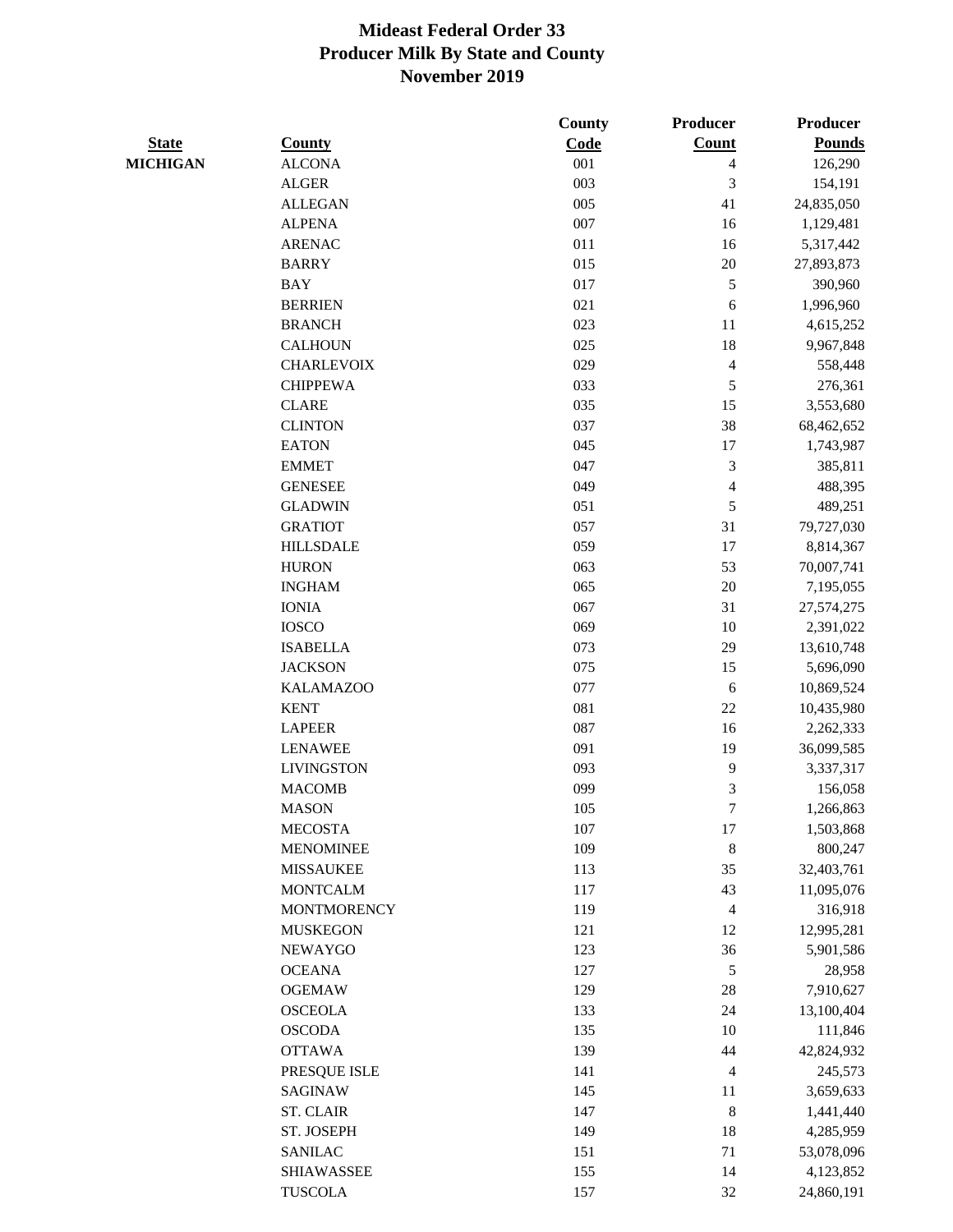|                 |                                     | <b>County</b> | Producer        | <b>Producer</b>    |
|-----------------|-------------------------------------|---------------|-----------------|--------------------|
| <b>State</b>    | <b>County</b>                       | Code          | Count           | <b>Pounds</b>      |
| <b>MICHIGAN</b> | <b>VAN BUREN</b>                    | 159           | 8               | 14,697,105         |
|                 | WASHTENAW                           | 161           | 11              | 2,839,549          |
|                 | <b>WEXFORD</b>                      | 165           | 9               | 401,454            |
|                 | RESTRICTED COUNTIES TOTAL           | 999           | 16              | 1,886,603          |
|                 | <b>TOTAL FOR MICHIGAN</b>           |               | 987             | 672,342,879        |
|                 |                                     | <b>County</b> | Producer        | <b>Producer</b>    |
| <b>State</b>    | <b>County</b>                       | Code          | Count           | <b>Pounds</b>      |
| <b>NEW YORK</b> | <b>ALLEGANY</b>                     | 003           | $\mathfrak{Z}$  | 3,068,455          |
|                 | <b>CATTARAUGUS</b>                  | 009           | 45              | 18,289,547         |
|                 | <b>CHAUTAUQUA</b>                   | 013           | 77              | 21,866,697         |
|                 | <b>CHEMUNG</b>                      | 015           | $\mathfrak{Z}$  | 986,970            |
|                 | <b>ERIE</b>                         | 029           | $\,$ 8 $\,$     | 2,616,877          |
|                 | <b>LIVINGSTON</b>                   | 051           | $\overline{4}$  | 4,693,688          |
|                 | <b>STEUBEN</b>                      | 101           | $\overline{4}$  | 2,600,360          |
|                 | <b>WYOMING</b>                      | 121           | 12              | 21,899,578         |
|                 | RESTRICTED COUNTIES TOTAL           | 999           | 6               | 5,371,155          |
|                 | <b>TOTAL FOR NEW YORK</b>           |               | 162             | 81,393,327         |
|                 |                                     | County        | <b>Producer</b> | <b>Producer</b>    |
|                 | <b>County</b>                       | Code          | Count           | <b>Pounds</b>      |
| <b>State</b>    | <b>ADAMS</b>                        | 001           | 13              | 664,422            |
| <b>OHIO</b>     | <b>ALLEN</b>                        | 003           | $\mathfrak{Z}$  | 310,077            |
|                 | <b>ASHLAND</b>                      | 005           | 45              | 10,094,008         |
|                 | <b>ASHTABULA</b>                    | 007           | 19              | 4,842,639          |
|                 | <b>ATHENS</b>                       | 009           | $\overline{4}$  | 237,521            |
|                 | <b>AUGLAIZE</b>                     | 011           | $27\,$          | 3,217,985          |
|                 | <b>BELMONT</b>                      | 013           | 9               | 710,741            |
|                 | <b>BROWN</b>                        | 015           | 8               | 524,061            |
|                 | <b>CARROLL</b>                      | 019           | 19              | 1,204,957          |
|                 | <b>CHAMPAIGN</b>                    | 021           | $\tau$          | 737,352            |
|                 | <b>CLARK</b>                        | 023           | 4               | 7,076,685          |
|                 | <b>CLINTON</b>                      | 027           | 5               | 280,271            |
|                 | <b>COLUMBIANA</b>                   | 029           | 60              | 8,542,883          |
|                 | <b>COSHOCTON</b>                    | 031           | $20\,$          | 1,762,217          |
|                 | <b>CRAWFORD</b>                     | 033           | $\,8\,$         | 2,451,980          |
|                 | <b>DARKE</b>                        | 037           | 31              | 7,127,037          |
|                 | <b>DEFIANCE</b>                     | 039           | $\mathfrak s$   | 5,313,546          |
|                 | <b>DELAWARE</b><br><b>FAIRFIELD</b> | 041<br>045    | $\sqrt{3}$<br>5 | 139,720<br>233,257 |
|                 | <b>FAYETTE</b>                      | 047           | 4               | 928,565            |
|                 | <b>FULTON</b>                       | 051           | 5               | 4,611,964          |
|                 | <b>GEAUGA</b>                       | 055           | 29              | 2,948,508          |
|                 | <b>GREENE</b>                       | 057           | 4               | 770,089            |
|                 | <b>HANCOCK</b>                      | 063           | 3               | 1,051,029          |
|                 |                                     |               | $\,8\,$         |                    |
|                 | <b>HARDIN</b>                       | 065           |                 | 12,009,871         |
|                 | <b>HARRISON</b>                     | 067           | 4               | 168,806            |
|                 | <b>HENRY</b>                        | 069           | $\overline{4}$  | 1,340,293          |
|                 | <b>HIGHLAND</b>                     | 071           | 27              | 2,031,326          |
|                 | <b>HOLMES</b>                       | 075           | 118             | 7,703,793          |
|                 | <b>HURON</b>                        | 077           | 37              | 5,067,605          |
|                 | <b>JEFFERSON</b>                    | 081           | 6               | 600,671            |
|                 | <b>KNOX</b>                         | 083           | 24              | 6,091,928          |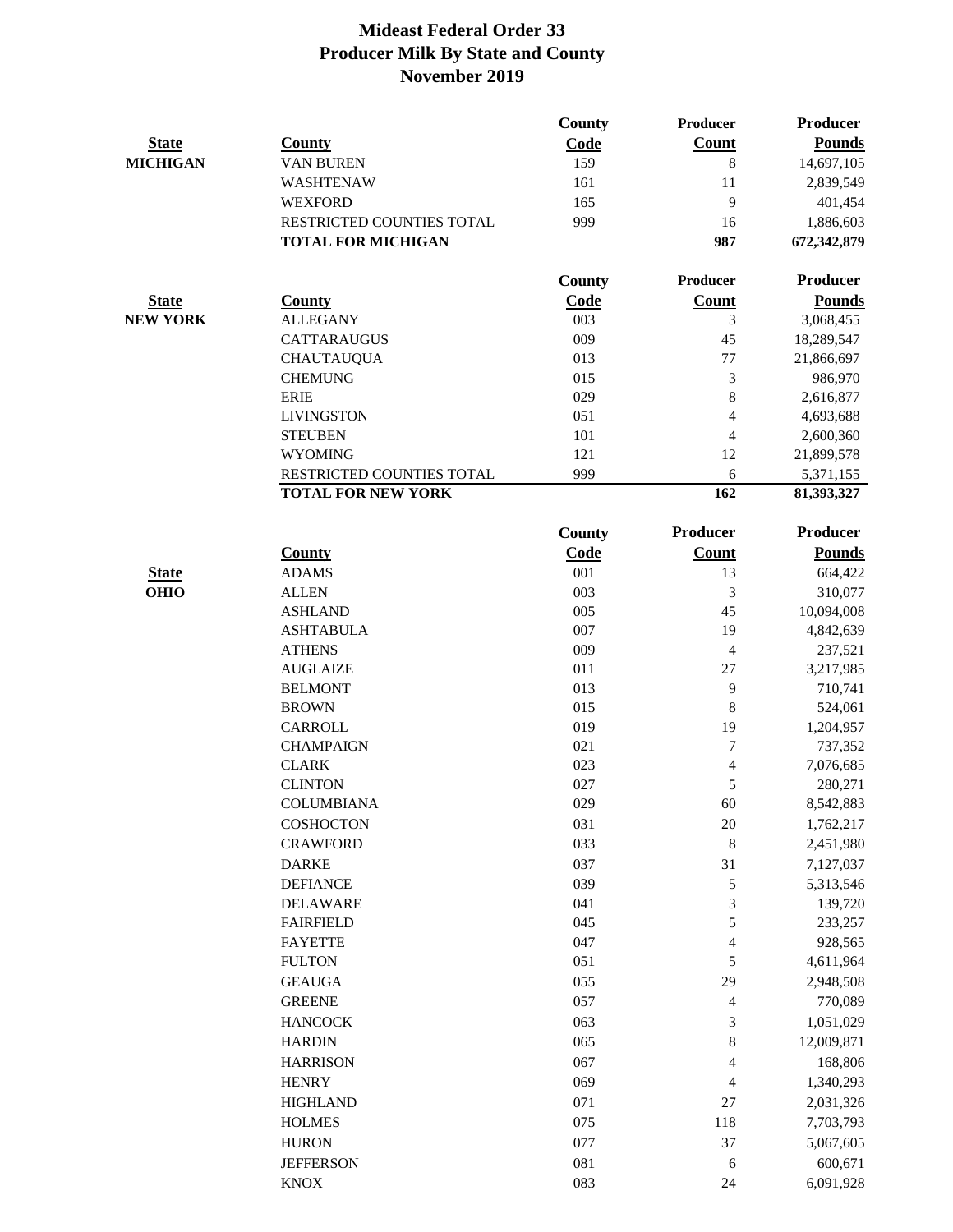|              |                           | County        | <b>Producer</b>  | Producer        |
|--------------|---------------------------|---------------|------------------|-----------------|
| <b>State</b> | <b>County</b>             | Code          | Count            | <b>Pounds</b>   |
| <b>OHIO</b>  | <b>LICKING</b>            | 089           | $\,8\,$          | 5,511,507       |
|              | <b>LOGAN</b>              | 091           | 24               | 2,393,286       |
|              | <b>LORAIN</b>             | 093           | 11               | 1,013,405       |
|              | <b>MADISON</b>            | 097           | $\boldsymbol{7}$ | 11,346,838      |
|              | <b>MAHONING</b>           | 099           | 30               | 6,851,381       |
|              | <b>MEDINA</b>             | 103           | 14               | 1,697,092       |
|              | <b>MEIGS</b>              | 105           | $\mathfrak{Z}$   | 179,508         |
|              | <b>MERCER</b>             | 107           | 75               | 19,545,659      |
|              | <b>MIAMI</b>              | 109           | 6                | 333,726         |
|              | <b>MONROE</b>             | 111           | 6                | 594,695         |
|              | <b>MORGAN</b>             | 115           | $\,8$            | 975,229         |
|              | <b>MORROW</b>             | 117           | 8                | 2,465,709       |
|              | <b>MUSKINGUM</b>          | 119           | 10               | 973,000         |
|              | <b>PAULDING</b>           | 125           | 6                | 11,883,248      |
|              | <b>PICKAWAY</b>           | 129           | 6                | 2,578,157       |
|              | <b>PORTAGE</b>            | 133           | 6                | 2,186,988       |
|              | <b>PREBLE</b>             | 135           | $\overline{7}$   | 863,331         |
|              | <b>PUTNAM</b>             | 137           | 9                | 5,426,277       |
|              | <b>RICHLAND</b>           | 139           | 105              | 7,765,022       |
|              | <b>ROSS</b>               | 141           | 9                | 778,540         |
|              | <b>SANDUSKY</b>           | 143           | $\overline{7}$   | 448,562         |
|              | <b>SHELBY</b>             | 149           | 28               | 5,759,089       |
|              | <b>STARK</b>              | 151           | 55               | 9,571,296       |
|              |                           |               | 17               |                 |
|              | <b>TRUMBULL</b>           | 155           |                  | 2,129,510       |
|              | <b>TUSCAWARAS</b>         | 157           | 102              | 5,578,933       |
|              | <b>UNION</b>              | 159           | 6                | 586,676         |
|              | <b>VAN WERT</b>           | 161           | $\boldsymbol{7}$ | 7,239,431       |
|              | <b>WASHINGTON</b>         | 167           | 11               | 820,632         |
|              | <b>WAYNE</b>              | 169           | 184              | 39,647,667      |
|              | <b>WOOD</b>               | 173           | 3                | 546,207         |
|              | <b>WYANDOT</b>            | 175           | 5                | 577,079         |
|              | RESTRICTED COUNTIES TOTAL | 999           | 25               | 19,115,846      |
|              | <b>TOTAL FOR OHIO</b>     |               | 1,376            | 278,179,333     |
|              |                           | <b>County</b> | <b>Producer</b>  | <b>Producer</b> |
| <b>State</b> | <b>County</b>             | Code          | <b>Count</b>     | <b>Pounds</b>   |
| PENNSYLVANIA | <b>ARMSTRONG</b>          | 005           | 16               | 2,532,216       |
|              | <b>BEAVER</b>             | 007           | 18               | 893,538         |
|              | <b>BLAIR</b>              | 013           | $\mathfrak{Z}$   | 1,253,631       |
|              | <b>BRADFORD</b>           | 015           | 9                | 964,418         |
|              | <b>BUTLER</b>             | 019           | $22\,$           | 2,840,163       |
|              | <b>CAMBRIA</b>            | 021           | $\,8\,$          | 1,854,614       |
|              | <b>CENTRE</b>             | 027           | $\sqrt{6}$       | 121,178         |
|              | <b>CHESTER</b>            | 029           | 9                | 354,357         |
|              | <b>CLARION</b>            | 031           | 17               | 2,084,807       |
|              | <b>CLEARFIELD</b>         | 033           | 10               | 873,133         |
|              | <b>CLINTON</b>            | 035           | 12               | 133,470         |
|              | <b>COLUMBIA</b>           | 037           | 12               | 398,231         |
|              | <b>CRAWFORD</b>           | 039           | 92               | 12,575,185      |
|              | <b>ELK</b>                | 047           | $\,8\,$          | 473,589         |
|              | <b>ERIE</b>               | 049           | 43               | 3,170,955       |
|              | <b>FAYETTE</b>            | 051           | 17               | 1,947,508       |
|              | <b>FOREST</b>             | 053           | 3                | 181,168         |

INDIANA 063 38 6,006,278